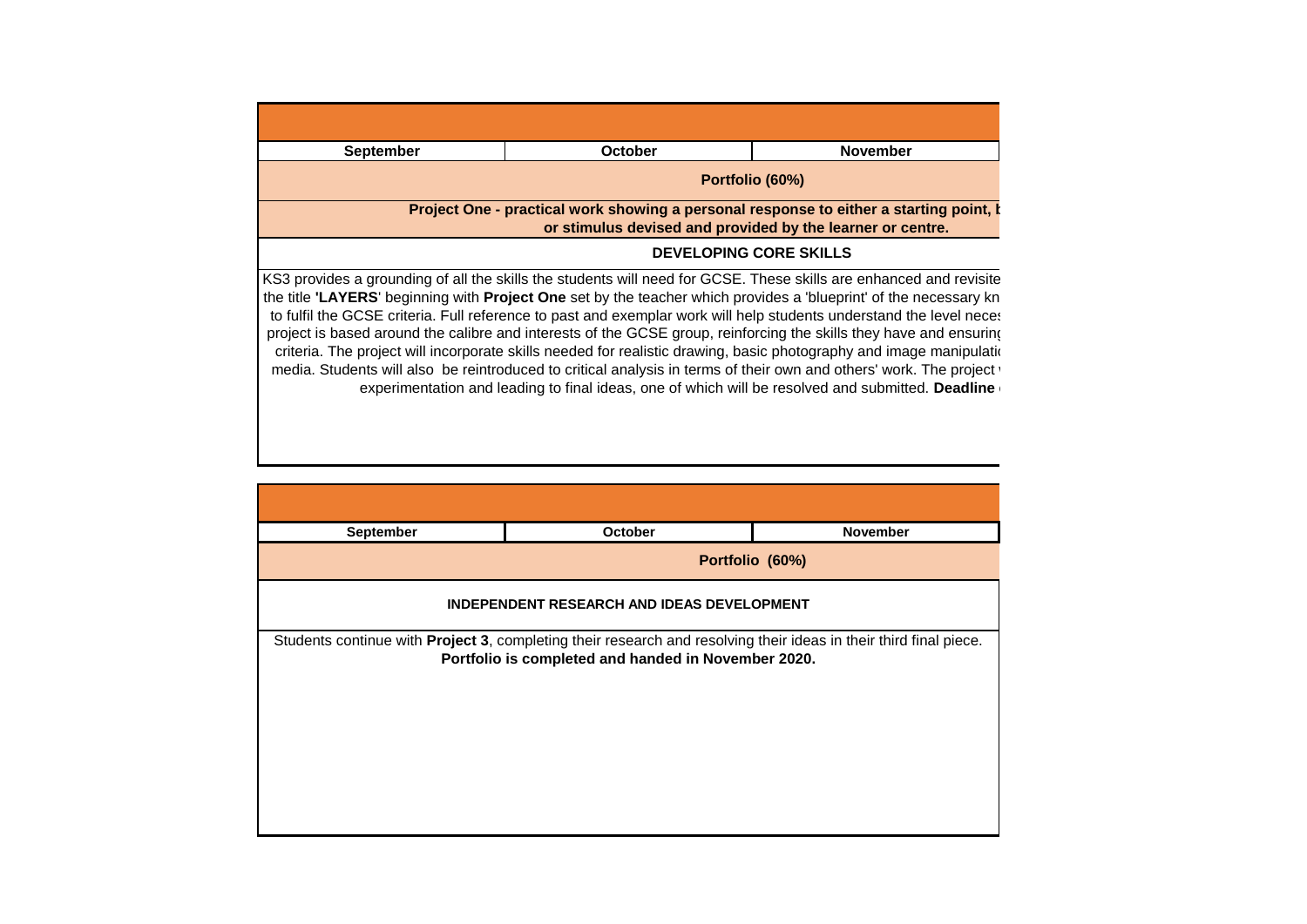|                                                                                                                                                                                                                                                                        |         | September 2019 - July 2020 (Y10)            |                                                                                                                                                                                                                                                                                                                                                                                                                                                                                                                                                                       |
|------------------------------------------------------------------------------------------------------------------------------------------------------------------------------------------------------------------------------------------------------------------------|---------|---------------------------------------------|-----------------------------------------------------------------------------------------------------------------------------------------------------------------------------------------------------------------------------------------------------------------------------------------------------------------------------------------------------------------------------------------------------------------------------------------------------------------------------------------------------------------------------------------------------------------------|
| <b>December</b>                                                                                                                                                                                                                                                        | January | February                                    | March                                                                                                                                                                                                                                                                                                                                                                                                                                                                                                                                                                 |
|                                                                                                                                                                                                                                                                        |         | Portfolio (60%)                             |                                                                                                                                                                                                                                                                                                                                                                                                                                                                                                                                                                       |
| prief, scenario                                                                                                                                                                                                                                                        |         |                                             | Project Two - practical work showing a personal response to either a starting<br>brief, scenario or stimulus devised and provided by the learner or centre                                                                                                                                                                                                                                                                                                                                                                                                            |
|                                                                                                                                                                                                                                                                        |         | DEVELOPING AND ENHANCING CORE SKILLS        |                                                                                                                                                                                                                                                                                                                                                                                                                                                                                                                                                                       |
| d through as series of projects under<br>owledge, skills and evidence needed<br>ssary to gain their target grade. This<br>g a solid understanding of the GCSE<br>on, paintings and potentially mixed<br>will involve artist research informing<br>end of January 2020. |         | note of any areas they need to add/improve. | Deadline for Project One = end of January 2020. Students will mark their own work and become more familiar<br>Project Two is also teacher led and follows the same format but incorporates different practical skills. This widen<br>students which enables the higher grades to be achieved and provides students with a wider range of skills to dr<br>work. Students will have more scope on their choice of artists and their final idea but will follow the project blue<br>develop their ideas for Easter, their mock exam being the start of their second reso |

|                                                                                                                                                                                                                             |         | September 2020 - July 2021 (Y11)                                                                                                                                                                                                                                                                                                                                                                                                                                                                                                                                                                                                                                                                                                                                                |                       |
|-----------------------------------------------------------------------------------------------------------------------------------------------------------------------------------------------------------------------------|---------|---------------------------------------------------------------------------------------------------------------------------------------------------------------------------------------------------------------------------------------------------------------------------------------------------------------------------------------------------------------------------------------------------------------------------------------------------------------------------------------------------------------------------------------------------------------------------------------------------------------------------------------------------------------------------------------------------------------------------------------------------------------------------------|-----------------------|
| <b>December</b>                                                                                                                                                                                                             | January | February                                                                                                                                                                                                                                                                                                                                                                                                                                                                                                                                                                                                                                                                                                                                                                        | March                 |
|                                                                                                                                                                                                                             |         | <b>Externally Set Task Preparation</b>                                                                                                                                                                                                                                                                                                                                                                                                                                                                                                                                                                                                                                                                                                                                          |                       |
| <b>REFINEMENT</b>                                                                                                                                                                                                           |         | <b>EXAM PREPARATION</b>                                                                                                                                                                                                                                                                                                                                                                                                                                                                                                                                                                                                                                                                                                                                                         |                       |
| After work is marked students have<br>one month in which to go back and<br>refine their work, ensuring all is<br>complete and of a consistent<br><b>Final Portfolio</b><br>standard.<br>submission date = December<br>2020. |         | Choose theme from the starting points in the early release paper and prepare for the exam using<br>coursework project as the blueprint for research.<br>Visit relevant museum/gallery or exhibition to extend and enrich research and ideas,<br>primary sources if possible.<br>Source other areas for relevant contextualisation of ideas.<br>Initial exploration of ideas/materials/techniques/processes including realistic drawing.<br>Create on going record of research, observations and investigations into chosen theme and chosen<br>materials/techniques, experimenting with media and materials and developing ideas.<br>Develop one of the final ideas, experimenting further, in preparation for the 10 hour exam in which they will<br>resolve their final idea. | the<br>sketching from |